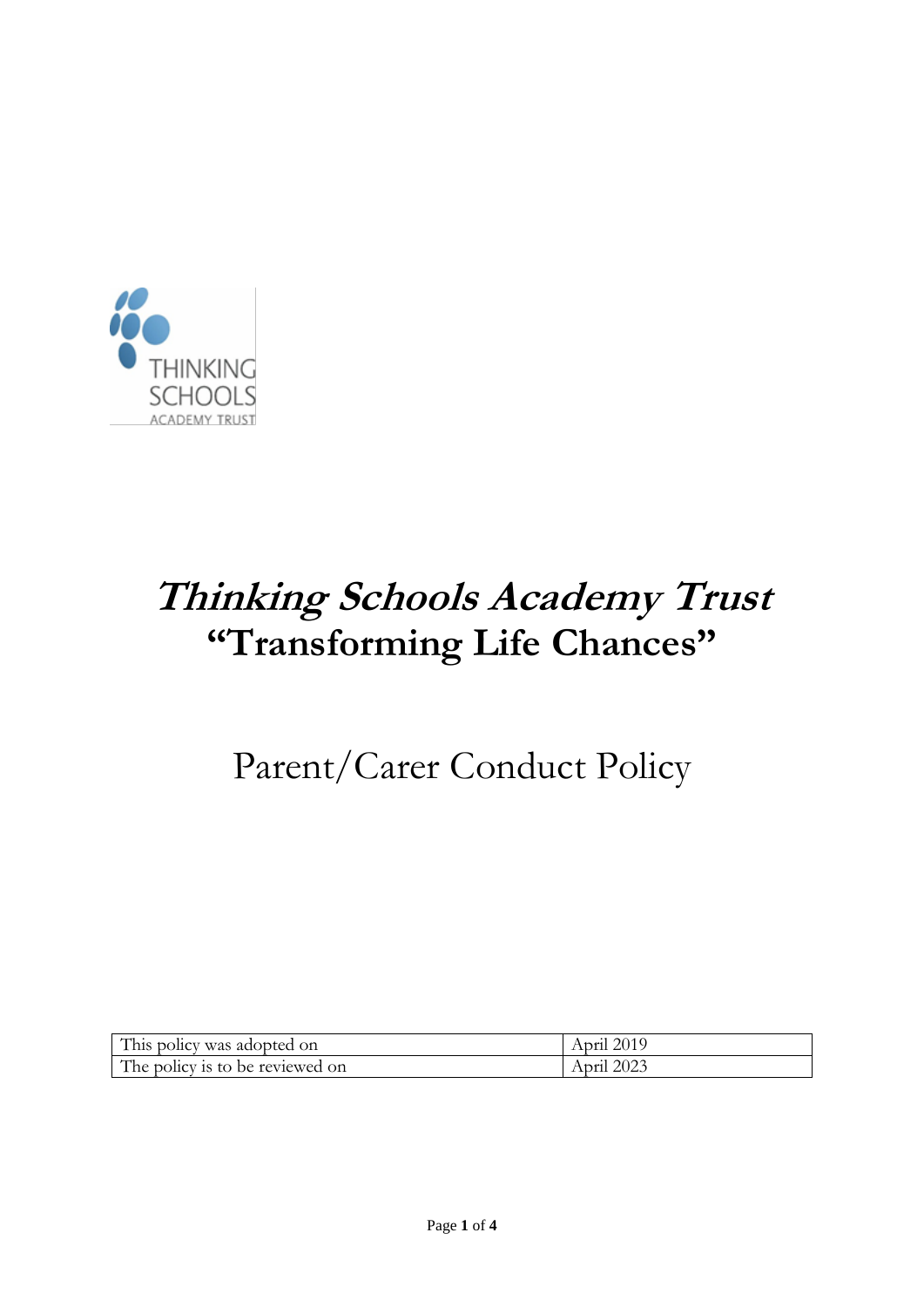### **1 Aims of the Policy**

- 1.1. The Thinking Schools Academy Trust is dedicated to ensuring that all students at their academies achieve their potential and will work in partnership with all relevant stakeholders to achieve these aims. Parents/Carers are a key stakeholder and their actions may have a detrimental effect on the good order, and safety at the academies. The Thinking Schools Academy Trust has a duty of care for both staff and students to ensure their safety and well-being. This policy will outline the behaviours that are unacceptable on or near the academy site and what sanctions are available to deal with the behaviour.
- 1.2. This policy should be read in conjunction the Complaints Policy as we expect all parent/carer complaints to be taken seriously and to be dealt with comprehensively and as far as possible in confidence. The complaints policy allows parent/carer complaints about academy issues to be dealt with efficiently and sensitively, and at the appropriate level. The Complaints Policy can be found at www.tsatrust.org.uk/about/policies/

# **2 The Scope and Application of this Policy**

- 2.1 The policy aims to ensure that the following behaviours demonstrated by parent/carers will be dealt with by the Academy:
	- Conduct which undermines the safe and calm environment in a school, either in a school office, classroom, around the school site, immediately outside the school or on a school playing field.
	- Using loud or offensive language, such as swearing, or displaying an unacceptable amount of anger and aggression.
	- Intimidating or threatening physical violence to a member of the school community.
	- Damaging school property.
	- Abusive telephone calls, emails, letters or other forms of written communication.
	- Defamatory/malicious/discriminatory comments about school staff, pupils or governors on social media sites.
	- The use of physical aggression towards another adult or child. This includes physical punishment of your own child.
	- Approaching someone else's child in order to chastise them.
	- Inciting others, including students to display any of the above behaviours
	- Unwarranted and unnecessary correspondence taking up undue teaching and administrative time,

This is not an exhaustive list and provides an indication of the behaviours which we feel are unacceptable in the academy environment.

This policy does not affect the right of parent/carer or other parties to make complaints to the Academy.

- 2.2 **The Education Act 1996** states that anyone who is present on school premises without lawful authority who causes or permits a "nuisance or disturbance" commits a criminal offence. This would cover any of the above examples of behaviour.
- 2.3 **The Public Order Act 1986** defines **"**disorderly conduct" as: verbal abuse, threatening abusive or insulting words or behaviour or any disorderly behaviour whereby a person is caused alarm, harassment or distress. "Threatening behaviour" is when a person fears that violence, or threat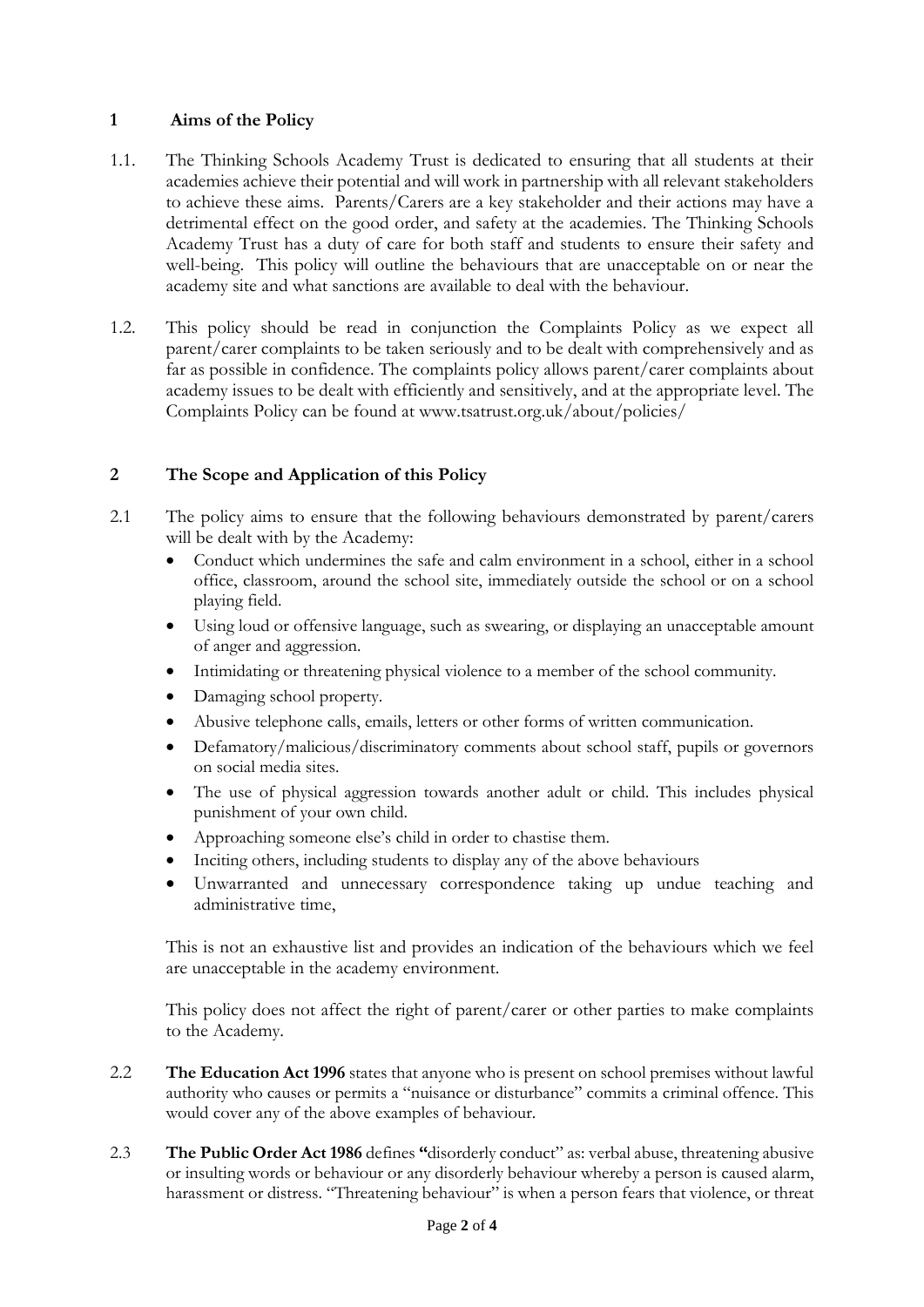of violence, is likely to be provoked. In a school context this could mean someone shouting at a member of staff, either in person or on the phone; acting aggressively, including using intimidating body language, as well as actual violence. It also covers comments posted on social networking sites or situations where members of staff are approached off school premises.

# **3 Key principles**

- The education of the children of the parent/carer involved will not be compromised in any way;
- Clear documentary evidence is kept of any correspondence, action or decisions for a period of at least 12 months;
- The Academy will fully investigate all valid concerns;
- Any decisions will be fully communicated to the parent/carer;
- Any parent/carer behaving unlawfully will be reported to the police.

### **4 Procedures**

The Thinking Schools Academy Trust has a range of strategies to employ with any parent/carer who persists with unacceptable conduct. Whilst these sanctions are set out in the policy by way of a sequential process, they can initiated at any stage if, in the reasonable judgement of the Headteacher/Principal, the severity of the behaviour warrants such a level of intervention.

#### 4.1 Verbal Warning/Mediation Meeting

A parent/carer who displays any of the behaviour as described above will be asked politely to stop and offered the opportunity to discuss the matter in person on the first occasion.

#### 4.2 Formal Written Warnings

If a second incident occurs, or if an initial incident is considered serious enough a formal written letter will be sent by the Headteacher/Principal to the parent/carer where they continue to act unacceptably. The letter will warn the parent/carer of their behaviour and set out the possibility of legal sanctions being imposed should a further breach occur. The letter will be circulated to relevant internal parties to ensure that an informed and consistent approach can be adopted.

### 4.3 Legal Sanctions

If a parent/carer breaches the expected standard of behaviour as set out in this policy despite a formal written warning, or if an initial incident is considered serious enough by the Head Teacher/Principal then the following sanctions may be considered:

 $A - A$  parent/carer may be banned from the Academy site for a specified period, subject to regular review.. The parent/carer will have the opportunity to make representations on the imposition of a ban. Any entry onto the site in contravention of such a ban and where a nuisance or disturbance is caused would be a criminal offence under section 547 Education Act 1996. Entry in contravention of a ban will result in removal from the premises by the Police or an authorised member of staff. The Academy will also consider a criminal prosecution.